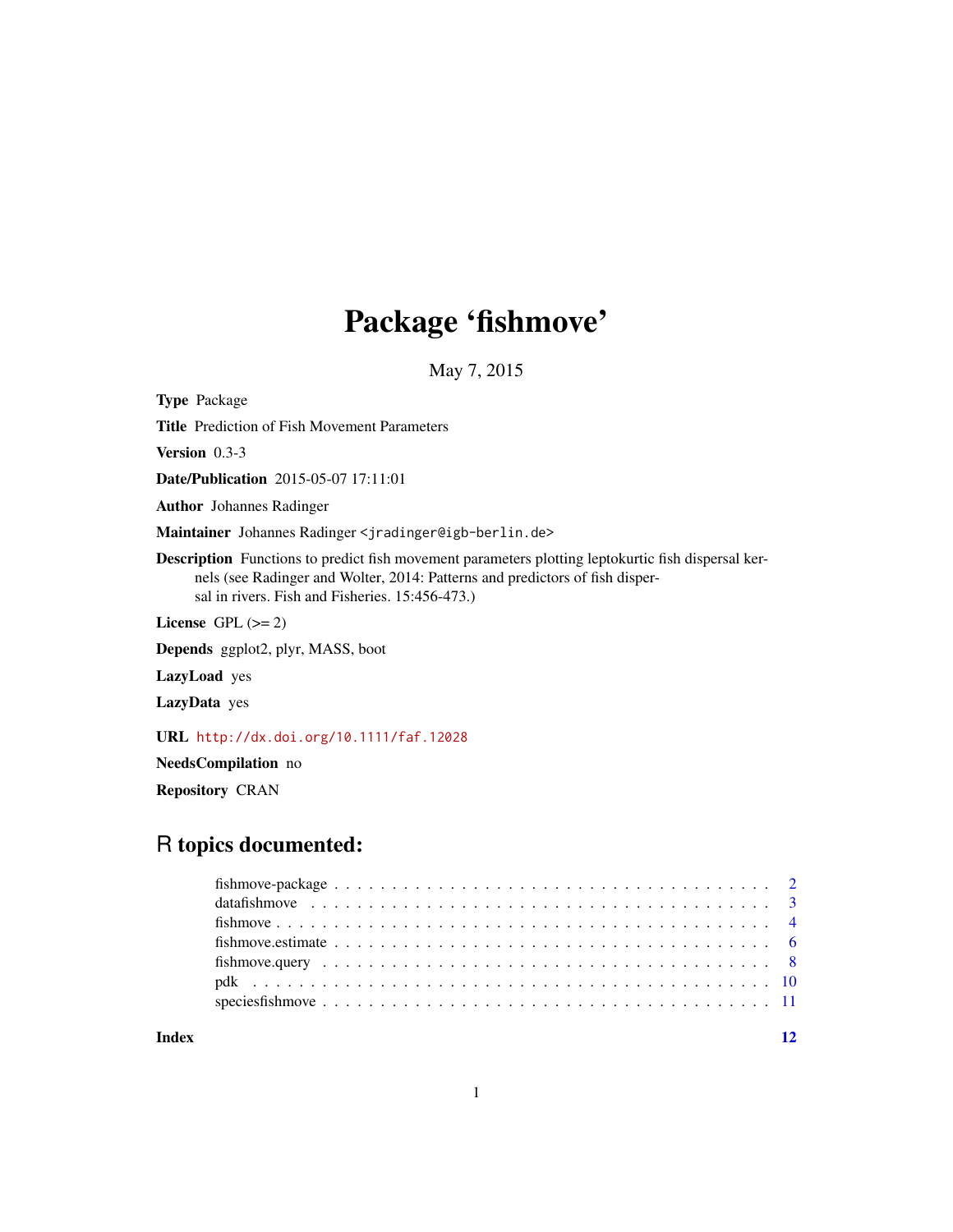<span id="page-1-0"></span>

#### Description

Functions to predict fish movement parameters based on multiple regression and plotting leptokurtic fish dispersal kernels.

| Package: | fishmove                            |
|----------|-------------------------------------|
| Version: | $0.3 - 3$                           |
| Date:    | 2015-03-23                          |
| Depends: | ggplot2, plyr, MASS, boot           |
| License: | $GPL (=2)$                          |
| Depends: | ggplot2                             |
| URL:     | http://dx.doi.org/10.1111/faf.12028 |

#### Details

The package fishmove consists of two main functions: fishmove and pdk:

fishmove predicts movement parameters of leptokurtic fish dispersal. The prediction is based on multiple regression on four variables (fish length, aspect ratio of the caudal fin (Pauly, 1989), stream order (Strahler, 1957) and time).

The package 'fishmove' is based on a meta-analyis of heterogeneous fish movement in rivers (see Radinger and Wolter, 2014)

The movement parameters are calculated for a stationary ( $\sigma_{stat}$ ) and for a mobile component ( $\sigma_{mob}$ ) of a fish population. These parameters in combination with a value for the share of each component can be used to describe and display leptokurtic dispersal kernels according to:

$$
F(x) = p * \frac{1}{\sqrt{2\pi\sigma_{stat}^2}} * e^{-\frac{(x-\mu)^2}{2\sigma_{stat}^2}} + (1-p) * \frac{1}{\sqrt{2\pi\sigma_{mob}^2}} * e^{-\frac{(x-\mu)^2}{2\sigma_{mob}^2}}
$$

In addition, common fish length and aspect ratio, are already provided for 40 different species from fishbase.org (Froese and Pauly, 2011).

The pdk function provides plots (based on [ggplot2\)](http://had.co.nz/ggplot2/) of probability density kernels (pdk) for leptokurtic fish dispersal. For each plot the fitted mean as well as the upper and the lower bound (based on confidence or prediction interval) are displayed.

The fishmove.query function provides a tool to query a dispersal kernel (predicted by fishmove) where (distance from source) a certain probability can be found. Also the reverse is possible to query what probability of occurence is found in a certain distance on the dispersal kernel.

Improvements, bug fixes and constructive criticism are welcome.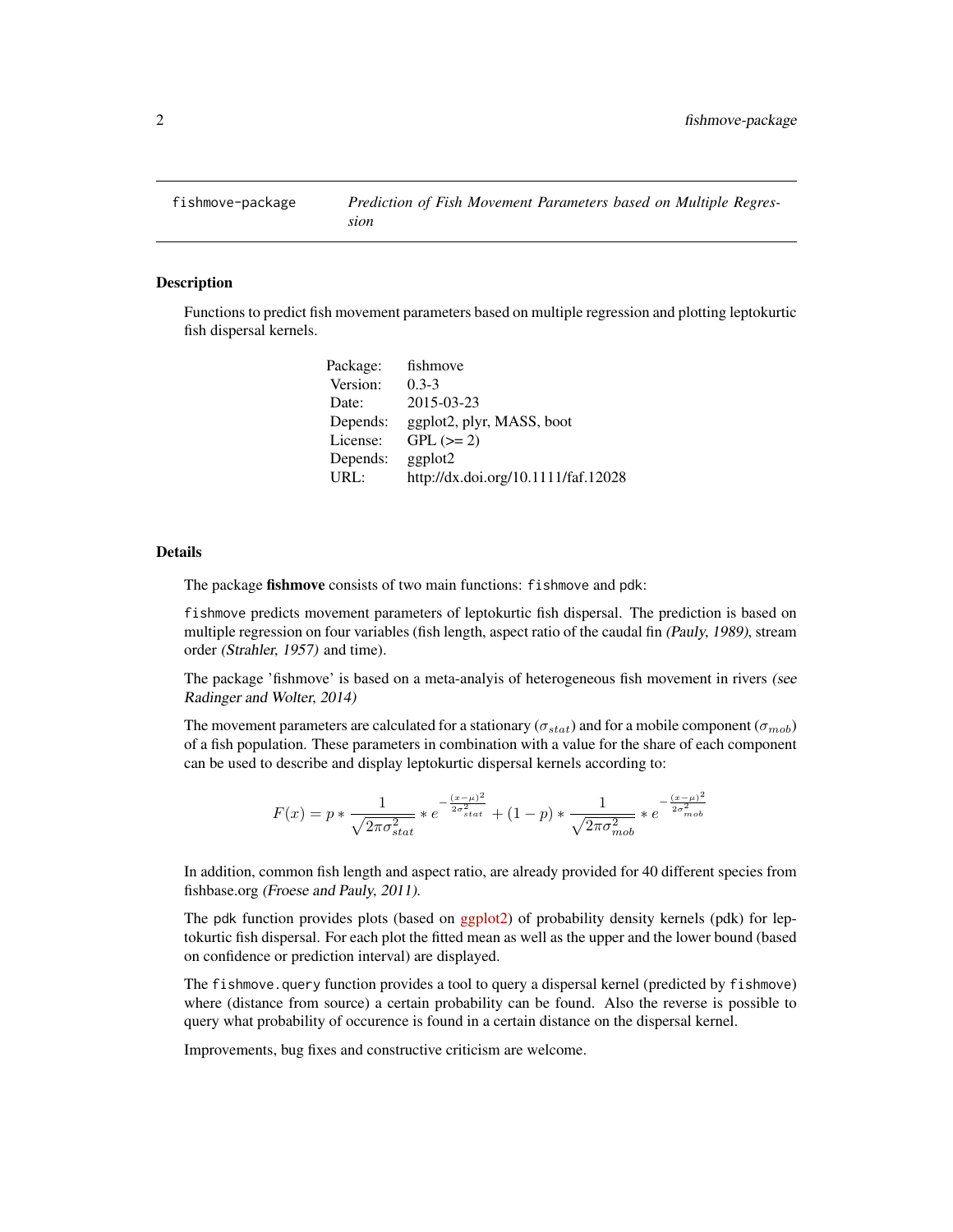#### <span id="page-2-0"></span>datafishmove 3

#### Author(s)

Johannes Radinger

Maintainer: Johannes Radinger <jradinger@igb-berlin.de>

#### References

Froese, R. and Pauly D. (2011) *FishBase.* World Wide Web electronic publication. [www.fishbase.org,](www.fishbase.org) version (12/2011).

Pauly, D. (1989) A simple index of metabolic level in fishes. *Fishbyte, Newsletter of the Network of Tropical Fisheries Scientists* 7, 22.

Radinger, J. and Wolter C. (2014) Patterns and predictors of fish dispersal in rivers. *Fish and Fisheries*. 15:456-473. DOI: http://dx.doi.org/10.1111/faf.12028.

Strahler, A. N. (1957) Quantitative analysis of watershed geomorphology. *Transactions of the American Geophysical Union* 8, 913-920.

#### Examples

```
# Prediction for a selected fish species with time=365 days
trout <- fishmove(species="Salmo trutta fario",T=365)
```

```
# Plot of a leptokurtic dispersal kernel
# (density plot for fitted mean, lower and upper limit)
pdk(trout)
```
datafishmove *Basic Data for* fishmove

#### Description

Data for performing multiple regression to calculate movement parameters of leptokurtic fish dispersal. Underlying dataset for function fishmove.

#### Usage

datafishmove

#### Format

This dataframe contains following columns:

FAMILY scientific name of fish family SPECIES scientific name of fish species STREAM.ORDER stream order (Strahler, 1957) LENGTH fish length in mm ASPECT.RATIO aspect ratio of the caudal fin (Pauly, 1989)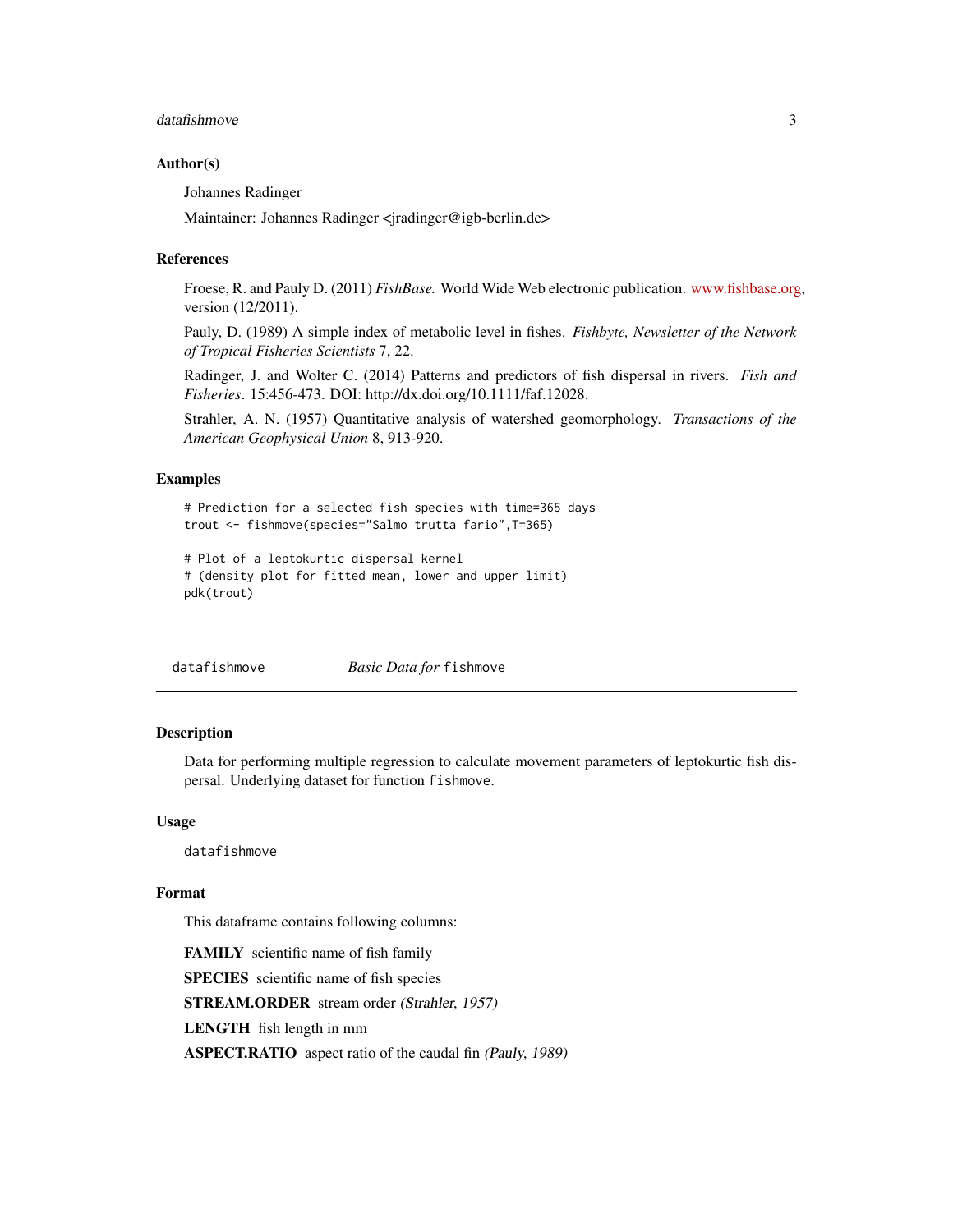#### <span id="page-3-0"></span>4 fishmove

TIME Time of study SIGMA\_STAT movement parameter of stationary component SIGMA\_MOB movement parameter of mobile component p share of stationary component REP indication of replicates

#### Author(s)

Johannes Radinger

#### Source

Radinger, J. and Wolter C. (2014) Patterns and predictors of fish dispersal in rivers. *Fish and Fisheries*. 15:456-473. DOI: http://dx.doi.org/10.1111/faf.12028.

#### References

Pauly, D. (1989) A simple index of metabolic level in fishes. *Fishbyte, Newsletter of the Network of Tropical Fisheries Scientists* 7, 22.

Strahler, A.N. (1957) Quantitative analysis of watershed geomorphology. *Transactions of the American Geophysical Union* 8, 913-920.

<span id="page-3-1"></span>

| fishmove | Prediction of Fish Movement Parameters based on Multiple Regres- |
|----------|------------------------------------------------------------------|
|          | sion                                                             |

#### Description

Functions to predict fish movement parameters of leptokurtic fish dispersal, based on multiple regression.

#### Usage

fishmove(species=NA,L=NA,AR=NA,SO=6,T=30,interval="confidence",rep=50,seed=NA,...)

#### Arguments

| species | Fish species (scientific name) from speciesfishmove, used for prediction of<br>movement parameters. If species is set, then values for length and the aspect<br>ratio are taken from species fish move and must not be provided by the user. |
|---------|----------------------------------------------------------------------------------------------------------------------------------------------------------------------------------------------------------------------------------------------|
|         | Any additional argument on fish length and/or aspect ratio overwrites these set-<br>tings. species f ishmove originates in fishbase.org (Froese and Pauly, 2011).                                                                            |
|         | Fish length (mm), used for prediction of movement parameters. Also a vector<br>of several fish lengths can be provided.                                                                                                                      |
| AR      | Aspect ratio of the caudal fin, used for prediction of movement parameters<br>(Pauly, 1989). A vector of several aspect ratios can be provided.                                                                                              |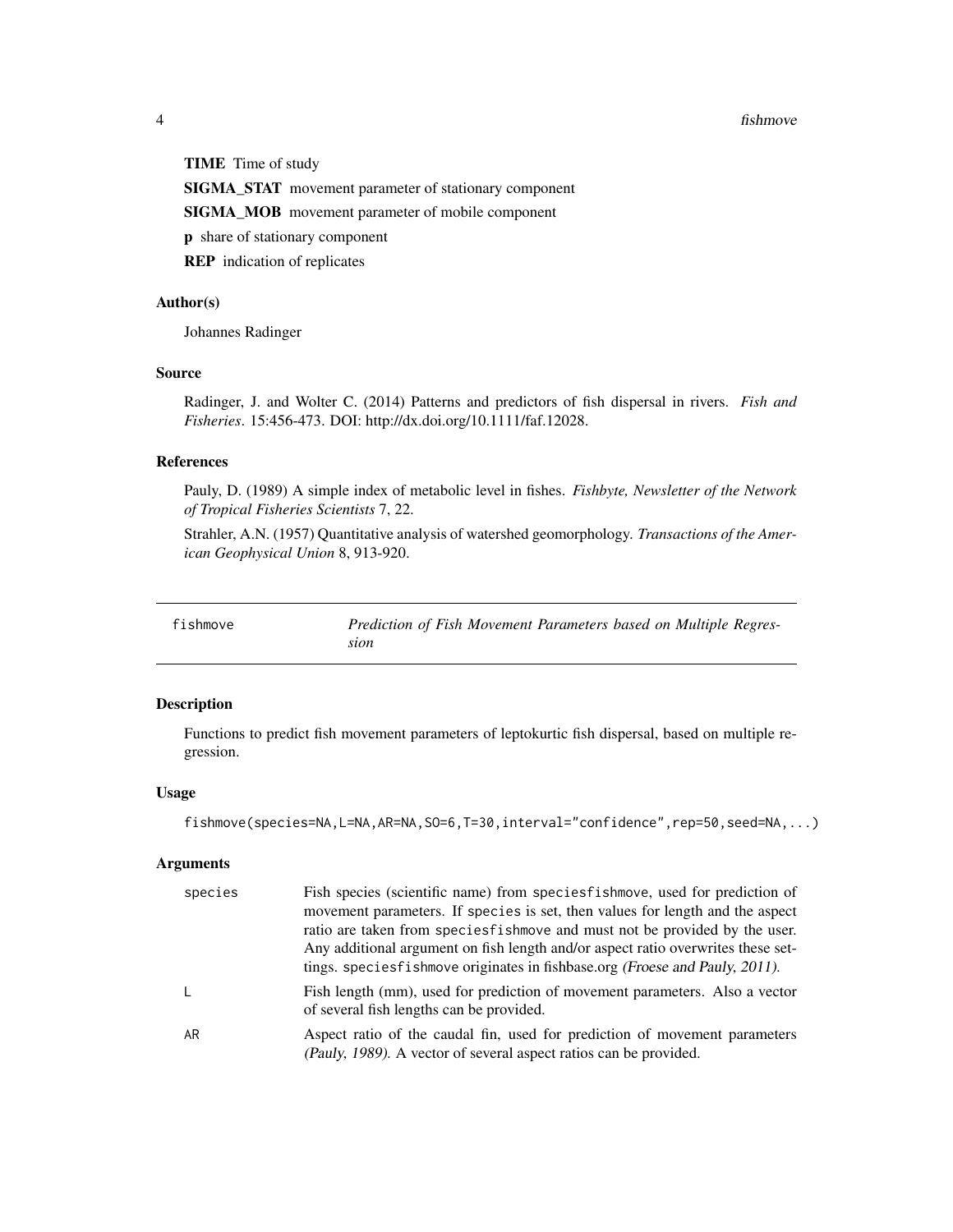<span id="page-4-0"></span>

| S <sub>0</sub> | Stream order <i>(Strahler, 1957)</i> , used for prediction of movement parameters. The<br>default value for S0 is 6. A vector of several stream orders can be provided. |
|----------------|-------------------------------------------------------------------------------------------------------------------------------------------------------------------------|
| T              | Time step (days), used for prediction of movement parameters. The default<br>value for new. time is 30 (days). A vector of several times can be provided.               |
| interval       | Type of interval calculation. Can be either "confidence" or "prediction". The<br>default for interval is "confidence". See predict. Im.                                 |
| rep            | Number of regression runs to correct for replicates in datafishmove. The de-<br>fault value for rep is 50.                                                              |
| seed           | Number (integer) specifying a fixed seed for the random subsampling process<br>(replicates of regression runs). By default this value is set random.                    |
| $\cdot$        | do not use.                                                                                                                                                             |

#### Details

fishmove predicts movement parameters of leptokurtic fish dispersal. The prediction is based on multiple regression on four variables (fish length, aspect ratio of the caudal fin (Pauly, 1989), stream order (Strahler, 1957) and time).

The package 'fishmove' is based on a meta-analyis of heterogeneous fish movement in rivers (see Radinger and Wolter, 2013)

The movement parameters are calculated for a stationary ( $\sigma_{stat}$ ) and for a mobile component ( $\sigma_{mob}$ ) of a fish population. These parameters in combination with a value for the share of each component can be used to describe and display leptokurtic dispersal kernels according to:

$$
F(x) = p * \frac{1}{\sqrt{2\pi\sigma_{stat}^2}} * e^{-\frac{(x-\mu)^2}{2\sigma_{stat}^2}} + (1-p) * \frac{1}{\sqrt{2\pi\sigma_{mob}^2}} * e^{-\frac{(x-\mu)^2}{2\sigma_{mob}^2}}
$$

New values are calculated for a fitted mean and its upper and lower bound (confidence or prediction interval) based on a set of new input variables. In addition, common fish length and aspect ratio, are already provided for appr. 40 different species from fishbase.org (Froese and Pauly, 2011).

#### Value

| coef, fishmove Array of regression parameters of the original multiple regression                       |
|---------------------------------------------------------------------------------------------------------|
| pred. f i shmove predicted value, upper and lower bound for $\sigma_{stat}$ (movement parameter of sta- |
| tionary component) and $\sigma_{mob}$ (movement parameter of mobile component)                          |

#### Author(s)

Johannes Radinger

#### References

Froese, R. and Pauly D. (2011) *FishBase.* World Wide Web electronic publication. [www.fishbase.org,](www.fishbase.org) version (12/2011).

Pauly, D. (1989) A simple index of metabolic level in fishes. *Fishbyte, Newsletter of the Network of Tropical Fisheries Scientists* 7, 22.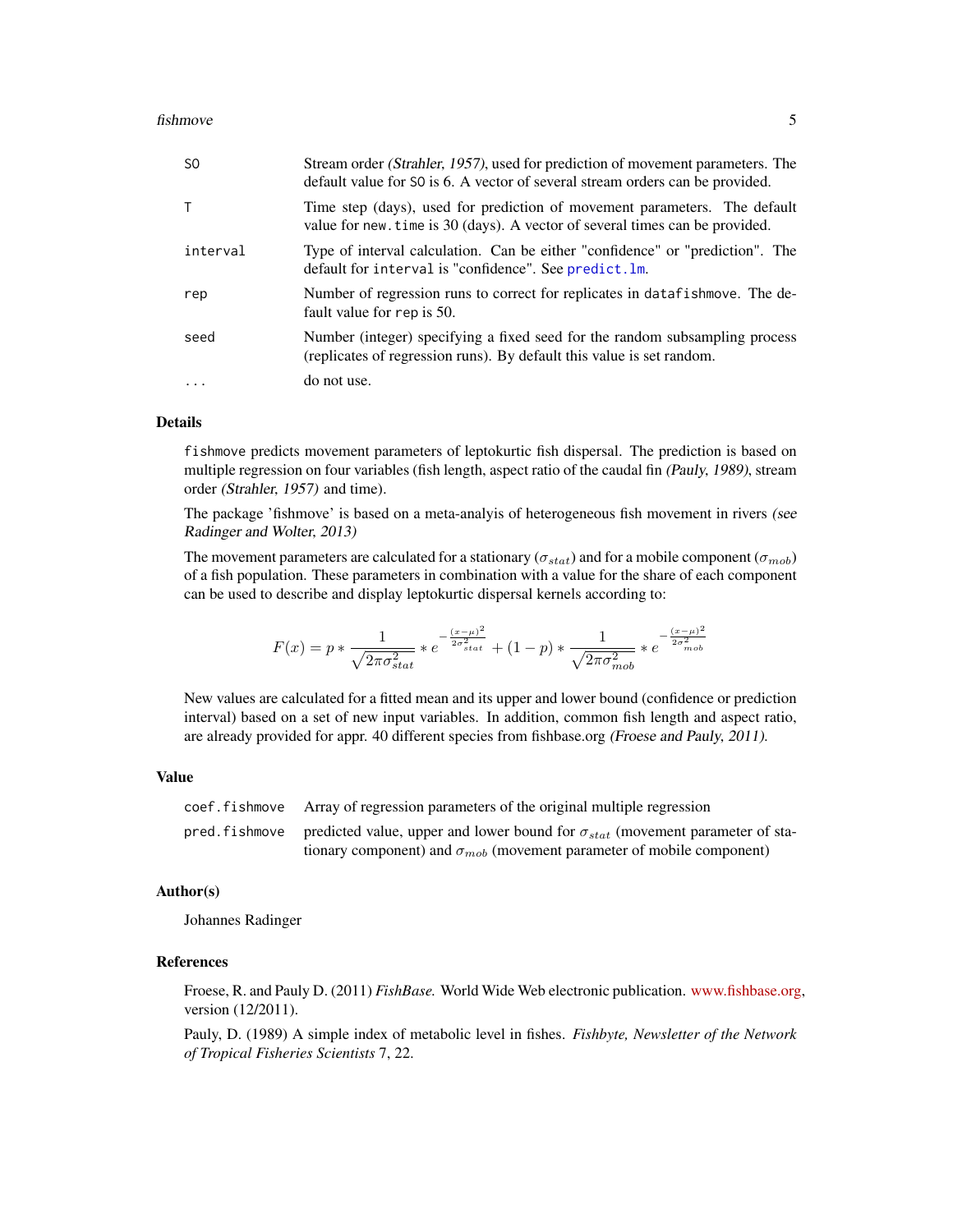<span id="page-5-0"></span>Radinger, J. and Wolter C. (2014) Patterns and predictors of fish dispersal in rivers. *Fish and Fisheries*. 15:456-473. DOI: http://dx.doi.org/10.1111/faf.12028.

Strahler, A. N. (1957) Quantitative analysis of watershed geomorphology. *Transactions of the American Geophysical Union* 8, 913-920.

#### See Also

[pdk](#page-9-1), [lm](#page-0-0), [predict.lm](#page-0-0)

#### Examples

```
# Prediction for a selected fish species with time=365 days
fishmove(species="Salmo trutta fario",T=365)
```

```
# Prediction with fish length=350 mm, aspect ratio=2, stream order=4 and prediction interval
# fishmove(L=350,AR=2,SO=4,T=365,interval="prediction")
```

| fishmove.estimate | Estimation of fish movement parameters ( $\sigma$ _stat, $\sigma$ _mob and p) from |
|-------------------|------------------------------------------------------------------------------------|
|                   | field data                                                                         |

#### Description

Function to estimate the three fish movement parameters  $\sigma_{stat}$ ,  $\sigma_{mob}$  and p describing the leptokurtic shape of fish dispersal kernels from field data.

#### Usage

```
fishmove.estimate(data=NA,start=NA,ci=FALSE,rep=100,conf=0.95,...)
```
#### Arguments

| data  | Single numeric vector of movement distances (field measurements) which should<br>be used to estimate movement parameters. Here, only absolute movement dis-<br>tances are considered and differences in up- or downstream movement are ig-<br>nored (symmetrical dispersal kernel assumed). |
|-------|---------------------------------------------------------------------------------------------------------------------------------------------------------------------------------------------------------------------------------------------------------------------------------------------|
| start | Named list of starting values used for the internal optimization process. If noth-<br>ing is provided the 10% and 90% quantile of the input data are used as starting<br>values for $\sigma_{stat}$ and $\sigma_{mob}$ and 0.67 is used as the starting value for p.                        |
| ci    | Logical. If true confidence intervals (method=bca) are calculated. This feature<br>is under current development and still unstable. The default value for ci is<br>FALSE.                                                                                                                   |
| rep   | Number of bootstrap replicates to calculate the confidence interval of the ob-<br>tained parameters. The default value for rep is 100.                                                                                                                                                      |
| conf  | Confidence interval used for parameter estimates. The default value for conf is<br>0.95.                                                                                                                                                                                                    |
|       | do not use.                                                                                                                                                                                                                                                                                 |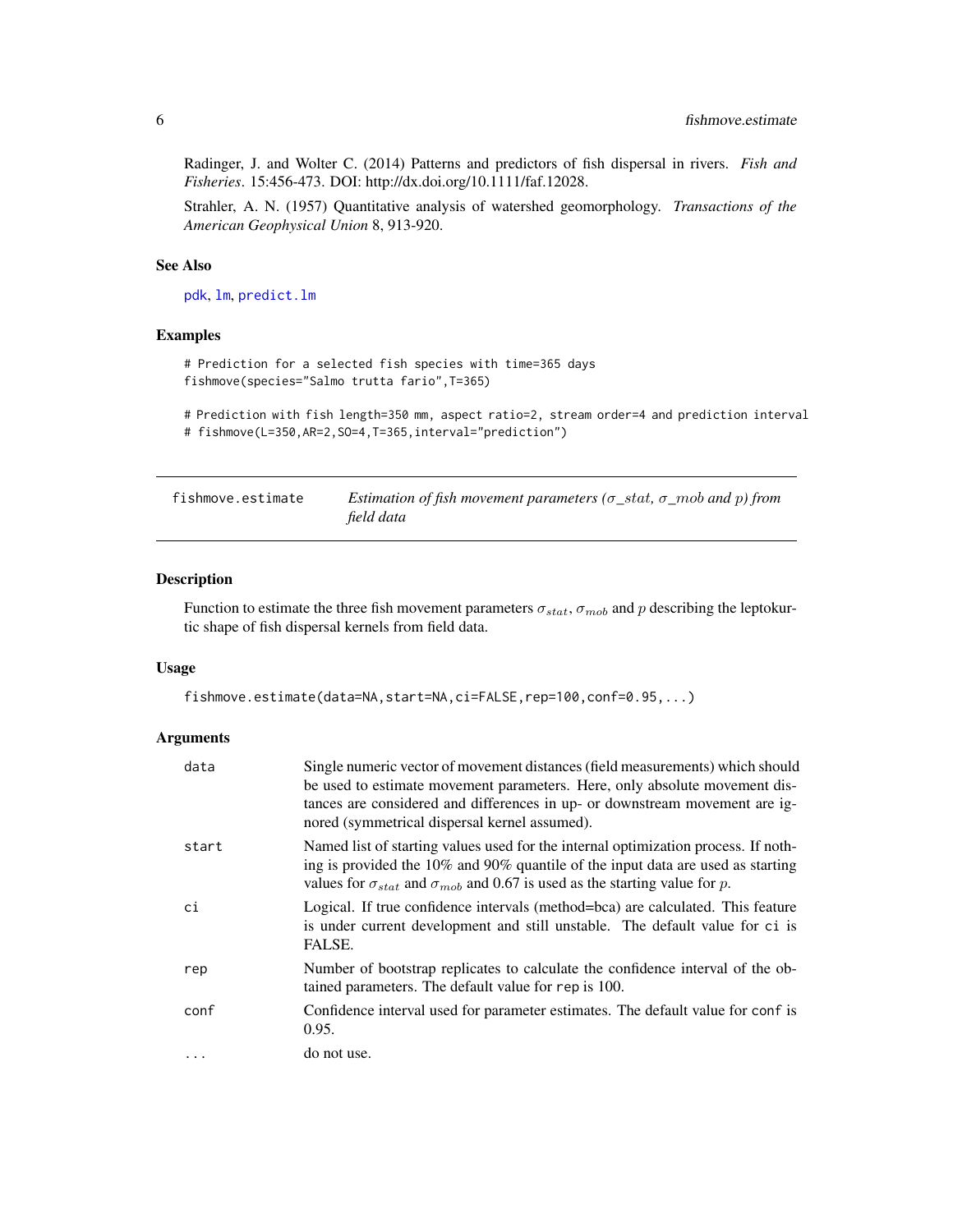#### <span id="page-6-0"></span>fishmove.estimate 7

#### Details

fishmove.estimate estimates the three fish movement parameters  $\sigma_{stat}$ ,  $\sigma_{mob}$  and p describing the leptokurtic shape of fish dispersal kernels from field data. Here, a symmetrical dispersal kernel is assumed and only absolute movement distances are considered and differences in up- or downstream movement are ignored. The parameters are obtained by optimizing a double normal distribution with  $\sigma_{stat}$  as dispersion (standard deviation) parameter for the first distribution,  $\sigma_{mob}$ as dispersion (standard deviation) parameter for the second distribution, and  $p$  the weighing factor for the distributions (share of the stationary component):

$$
F(x) = p * \frac{1}{\sqrt{2\pi\sigma_{stat}^2}} * e^{-\frac{(x-\mu)^2}{2\sigma_{stat}^2}} + (1-p) * \frac{1}{\sqrt{2\pi\sigma_{mob}^2}} * e^{-\frac{(x-\mu)^2}{2\sigma_{mob}^2}}
$$

The optimization is based on a maximum likelihood approach ("L-BFGS-B") using the underlying fitdistr() and optim() functions.

Under development: Based on non-parametric bootstrapping approach the 95%-confidence interval (method="bca") is calculated for the three extracted parameters. The default number of bootstrap replicates (rep) is set to 100.

#### Value

out If no confidence intervals are calculated (default), the return object is of class "fitdistr". The three estimated movement parameters  $\sigma_{stat}$  (movement parameter of stationary component),  $\sigma_{mob}$  (movement parameter of mobile component) and  $p$  (share of the stationary component) and their corresponding standard errors are provided. If bootstrapped confidence interval are calculated the fit, the lower and the upper bound of  $\sigma_{stat}$ ,  $\sigma_{mob}$  and p are provided.

#### Author(s)

Johannes Radinger

#### References

Radinger, J. and Wolter C. (2014) Patterns and predictors of fish dispersal in rivers. *Fish and Fisheries*. 15:456-473. DOI: http://dx.doi.org/10.1111/faf.12028.

#### See Also

[fishmove](#page-3-1), [pdk](#page-9-1), [fitdistr](#page-0-0)

#### Examples

# Fictive fish movement data e.g. from a telemetry study (displacement distances) set.seed(42) fielddata <- c(rnorm(mean=0,sd=50,300),rnorm(mean=0,sd=700,200))

```
# extracting parameters using \code{fishmove.estimate}
parameters <- fishmove.estimate(fielddata)
parameters
```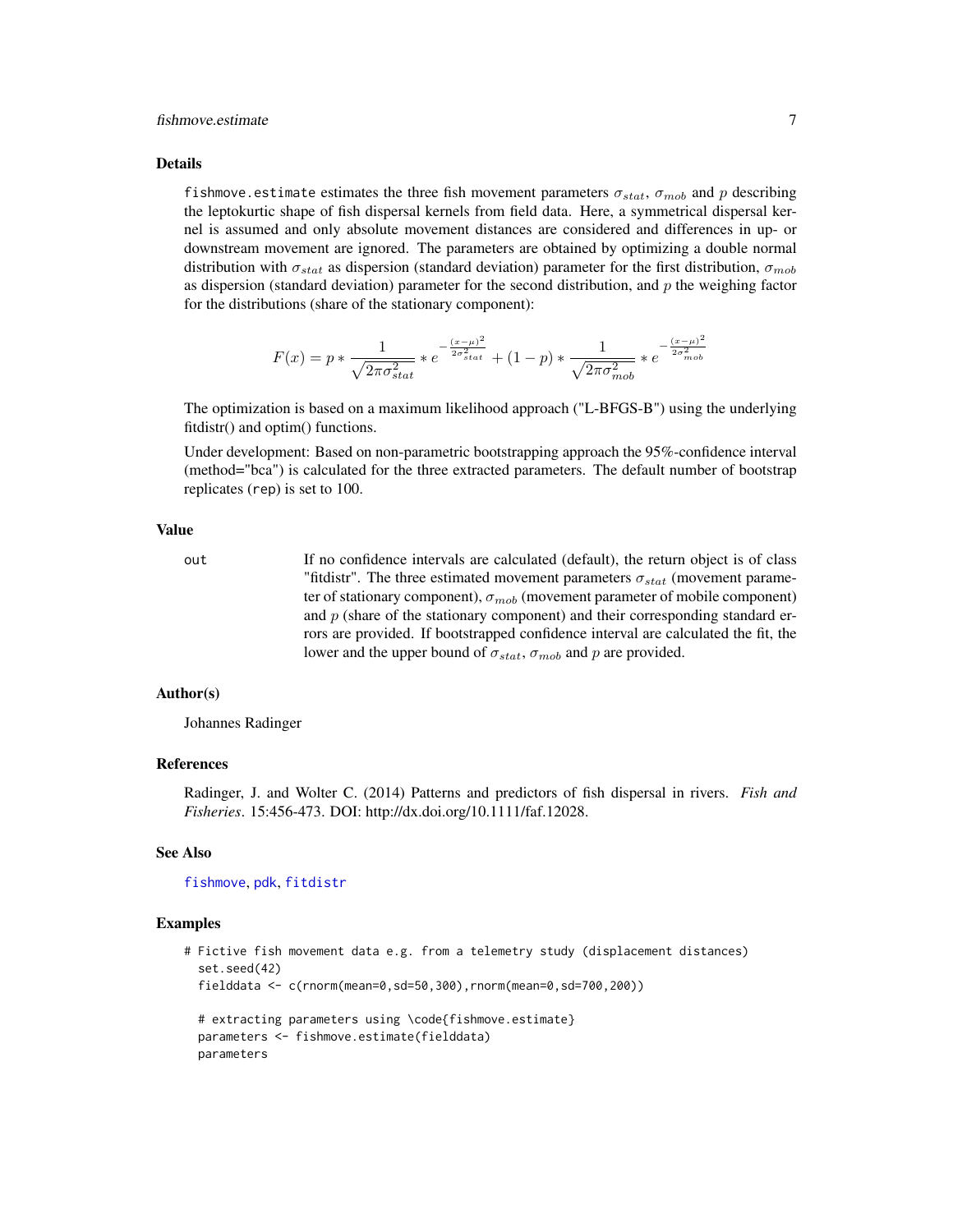```
# Plot
hist(fielddata,breaks=30,freq=FALSE)
# Definition of probability density function based on two superimposed normal distributions
# ddoublenorm <- function(x,sigma_stat,sigma_mob,p){
# dnorm(x,mean=0,sd=sigma_stat)*p+
# dnorm(x,mean=0,sd=sigma_mob)*(1-p)}
#x <- seq(min(fielddata),max(fielddata),length.out=1000)
#lines(x,
# ddoublenorm(x,
# parameters$estimate["sigma_stat"],
# parameters$estimate["sigma_mob"],
# parameters$estimate["p"]),
# col="red")
```
fishmove.query *Prediction of Probabilities of Fish Movement/Occurrence based on Leptokurtic Dispersal Kernels*

#### Description

Function to predict probabilities of fish movement/occurrence based on leptokurtic dispersal kernels fitted via multiple regression.

#### Usage

fishmove.query(fishmove,p=0.67,dist=NA,fromto=NA,prob=NA,reach=NA,w=1,level="fit",...)

#### Arguments

| fishmove | Output object (predicted dispersal kernel) from fishmove. If fishmove-kernel<br>is predicted for multiple values e.g. of stream order, only first values are used<br>for subsequent query.                         |
|----------|--------------------------------------------------------------------------------------------------------------------------------------------------------------------------------------------------------------------|
| p        | Share of stationary component on the population $(0-1)$ . The default value for p<br>is $0.67$ .                                                                                                                   |
| dist     | Optional argument for distance (distance from source) where the user wants to<br>know the kernel probability (height of the dispersal density kernel)                                                              |
| fromto   | Optional argument for a segment (defined by from distance - to distance) where<br>the user wants to know the cumulative kernel probability (Integral: area under<br>dispersal density kernel between from and to.) |

<span id="page-7-0"></span>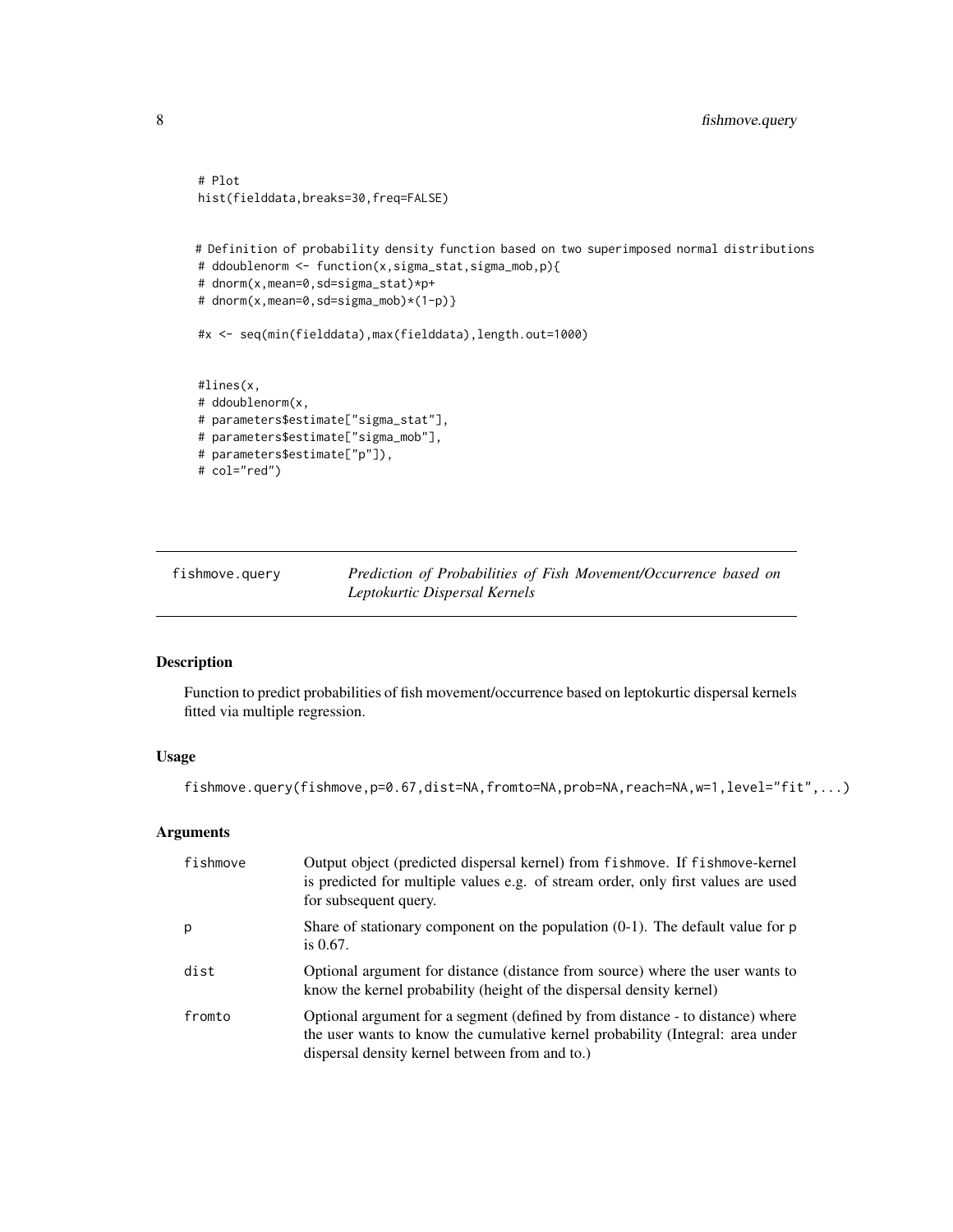<span id="page-8-0"></span>

| prob  | Optional argument: Reverse argument of distance/from to. Probability is pro-<br>vided and distance from source is calculated. Argument used in combination<br>with reachlength.                                                                                           |
|-------|---------------------------------------------------------------------------------------------------------------------------------------------------------------------------------------------------------------------------------------------------------------------------|
| reach | Optional argument: Length of receiving reach. Argument used in combination<br>with prob.                                                                                                                                                                                  |
| W     | Optional argument: Weighting factor for the dispersal kernel e.g. weight by<br>source population size. When weight is use area under dispersal kernel (and<br>thus the overall cumulative probability) equals the weigthing factor. The default<br>value for weight is 1. |
| level | If statistical interval is calculated with fishmove, level defines if upper ("upr")<br>or lower ("lwr") level of the calculted interval is used. The default value for<br>level is "fit".                                                                                 |
|       | do not use.                                                                                                                                                                                                                                                               |

#### Details

fishmove.query allows querying the dispersal kernel (predicted from fishmove) for several questions e.g.:

(i) what is the probability of occurence in a distance x (distance) from the source population

(ii) what is the cumulative probability of occurence in a target reach between from/to distance (fromto) from the source population. (Integral: area under dispersal density kernel between from and to)

(iii) where (distance, with a given reach length) is a certain probability (prob) of occurence on the dispersal kernel. So output here is a distance.

The movement parameters are calculated by fishmove for a stationary ( $\sigma_{stat}$ ) and for a mobile component  $(\sigma_{mob})$  of a fish population.

The queried probabilities and distances depend on the parameters defined during the prediction of fishmove e.g. fishlength, aspect ratio, stream order etc. as well as on the share of the stationary component (p) the kernel weighting factor (weight) and the level (level).

#### Value

out distance (in m) or probability depending on the input

#### Author(s)

Johannes Radinger

#### References

Radinger, J. and Wolter C. (2014) Patterns and predictors of fish dispersal in rivers. *Fish and Fisheries*. 15:456-473. DOI: http://dx.doi.org/10.1111/faf.12028.

#### See Also

[fishmove](#page-3-1), [pdk](#page-9-1)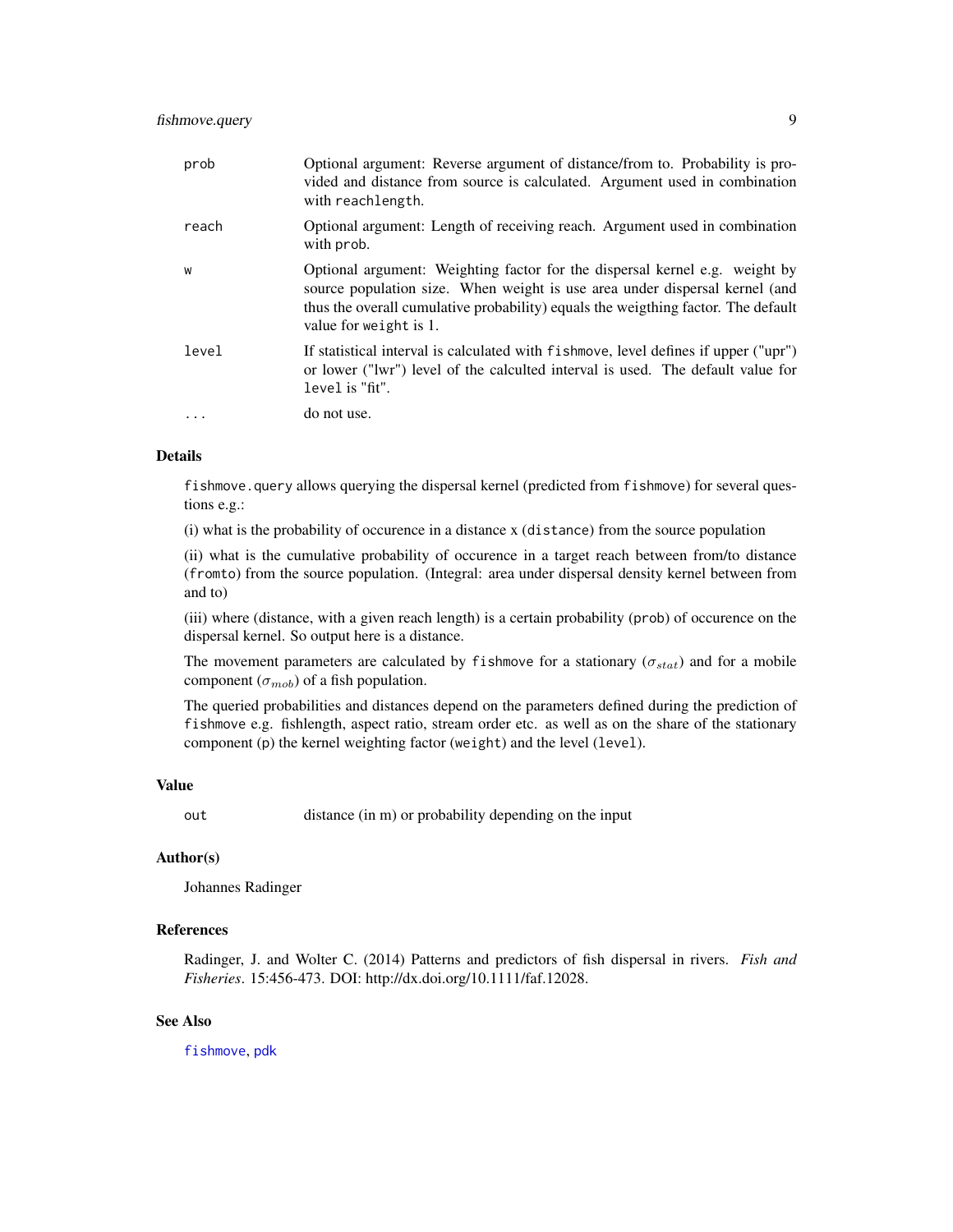#### Examples

```
# Prediction for a selected fish species
fm <- fishmove(L=100, AR=1.5, T=365, rep=20)
```
- # Query using fishmove.query
- # at which distance is the cumulative probability (area under kernel) of a 50 m reach 0.06
- # fishmove.query(fm,prob=0.06,reachlength=50)

# what is the probability of occurence in a reach between 0 and 50 m from the source population fishmove.query(fm,from=0,to=50)

#### <span id="page-9-1"></span>pdk *Plotting Probability Dispersal Kernel (pdk) of Fish Movement*

#### Description

Plotting probability dispersal Kernel (pdk) of fish movement based on multiple regression

#### Usage

 $pdk(fishmove, p = 0.67,...)$ 

#### Arguments

| fishmove | Output from f i shmove, containing the movement parameters $\sigma_{stat}$ and $\sigma_{mob}$ .  |
|----------|--------------------------------------------------------------------------------------------------|
| p        | Share of stationary component on the population $(0-1)$ . The default value for p<br>is $0.67$ . |
| $\cdots$ | do not use.                                                                                      |

#### Details

pdk provides graphs (based on [ggplot2\)](http://had.co.nz/ggplot2/) displaying probability density kernels (pdk) for leptokurtic fish dispersal. For each plot the fitted mean as well as the upper and the lower bound (based on confidence or prediction interval, see [predict.lm](#page-0-0)) are displayed.

p is the share of the stationary component in the population resp. 1-p is the share of the mobile component. An average value for p is 0.66 (66% stationary) (Radinger and Wolter, 2013).

The underlying leptokurtic density function is:

$$
F(x) = p * \frac{1}{\sqrt{2\pi\sigma_{stat}^2}} * e^{-\frac{(x-\mu)^2}{2\sigma_{stat}^2}} + (1-p) * \frac{1}{\sqrt{2\pi\sigma_{mob}^2}} * e^{-\frac{(x-\mu)^2}{2\sigma_{mob}^2}}
$$

#### Author(s)

Johannes Radinger

<span id="page-9-0"></span>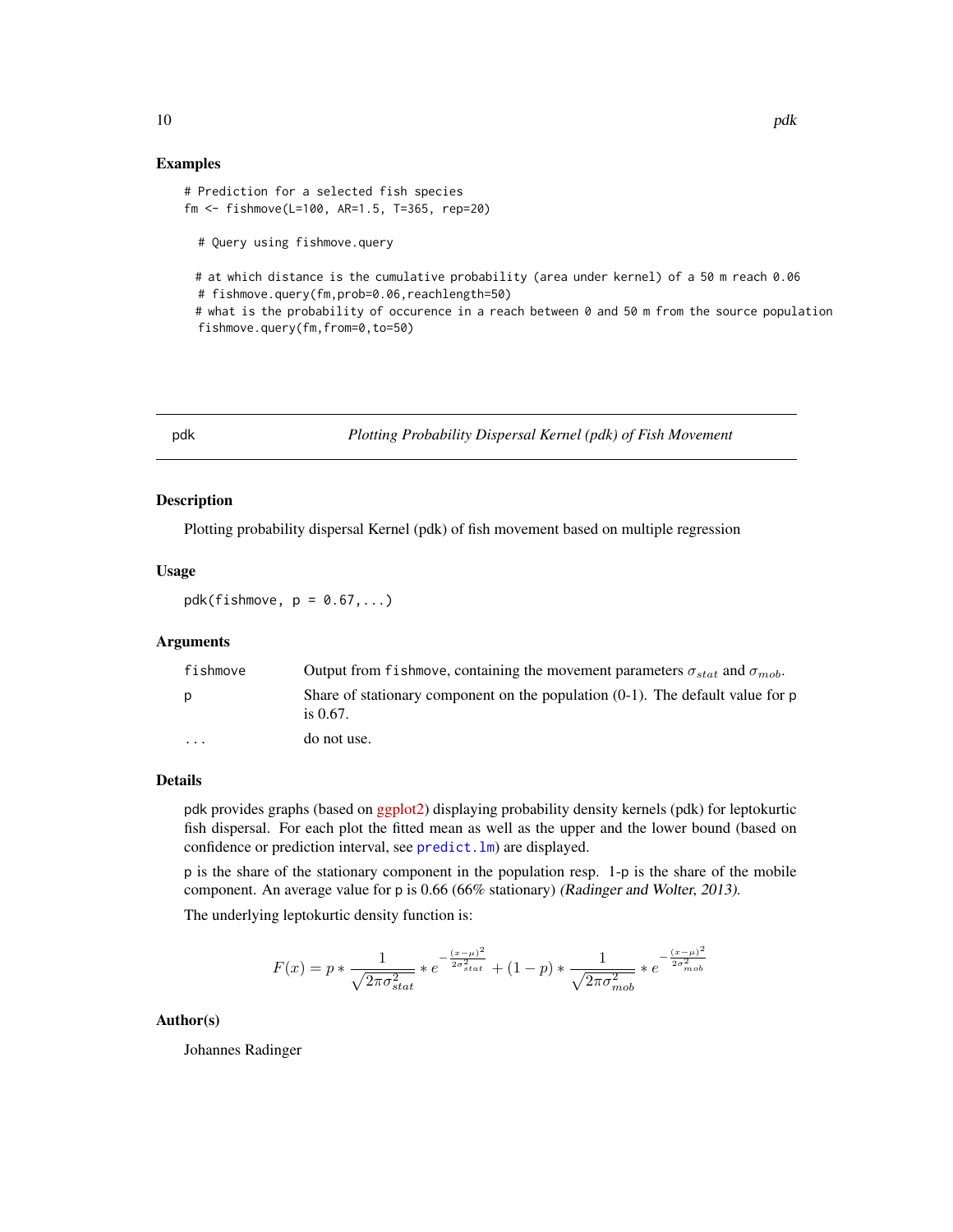#### <span id="page-10-0"></span>speciesfishmove 11

#### References

Radinger, J. and Wolter C. (2014) Patterns and predictors of fish dispersal in rivers. *Fish and Fisheries*. 15:456-473. DOI: http://dx.doi.org/10.1111/faf.12028.

#### See Also

[fishmove](#page-3-1), [lm](#page-0-0), [predict.lm](#page-0-0), [ggplot](#page-0-0)

#### Examples

```
# Plotting dispersal kernel for selected fish species with time=365 days
pdk(fishmove(species="Salmo trutta fario",T=365))
```
speciesfishmove *Morphological Data for various Fish Species*

#### Description

Data of length and aspect ratio of the caudal fin (Pauly, 1989) for various fish species (appr. 40 species). Accompanying dataset for function fishmove originating from fishbase.org (Froese and Pauly, 2011).

#### Usage

speciesfishmove

#### Format

This dataframe contains following columns:

FAMILY scientific name of fish family

SPECIES scientific name of fish species

LENGTH common fish length in mm

ASPECT.RATIO aspect ratio of the caudal fin (Pauly, 1989)

#### Author(s)

Johannes Radinger

#### Source

Froese, R. and Pauly D. (2011) *FishBase.* World Wide Web electronic publication. [www.fishbase.org,](www.fishbase.org) version (12/2011).

#### References

Pauly, D. (1989) A simple index of metabolic level in fishes. *Fishbyte, Newsletter of the Network of Tropical Fisheries Scientists* 7, 22.